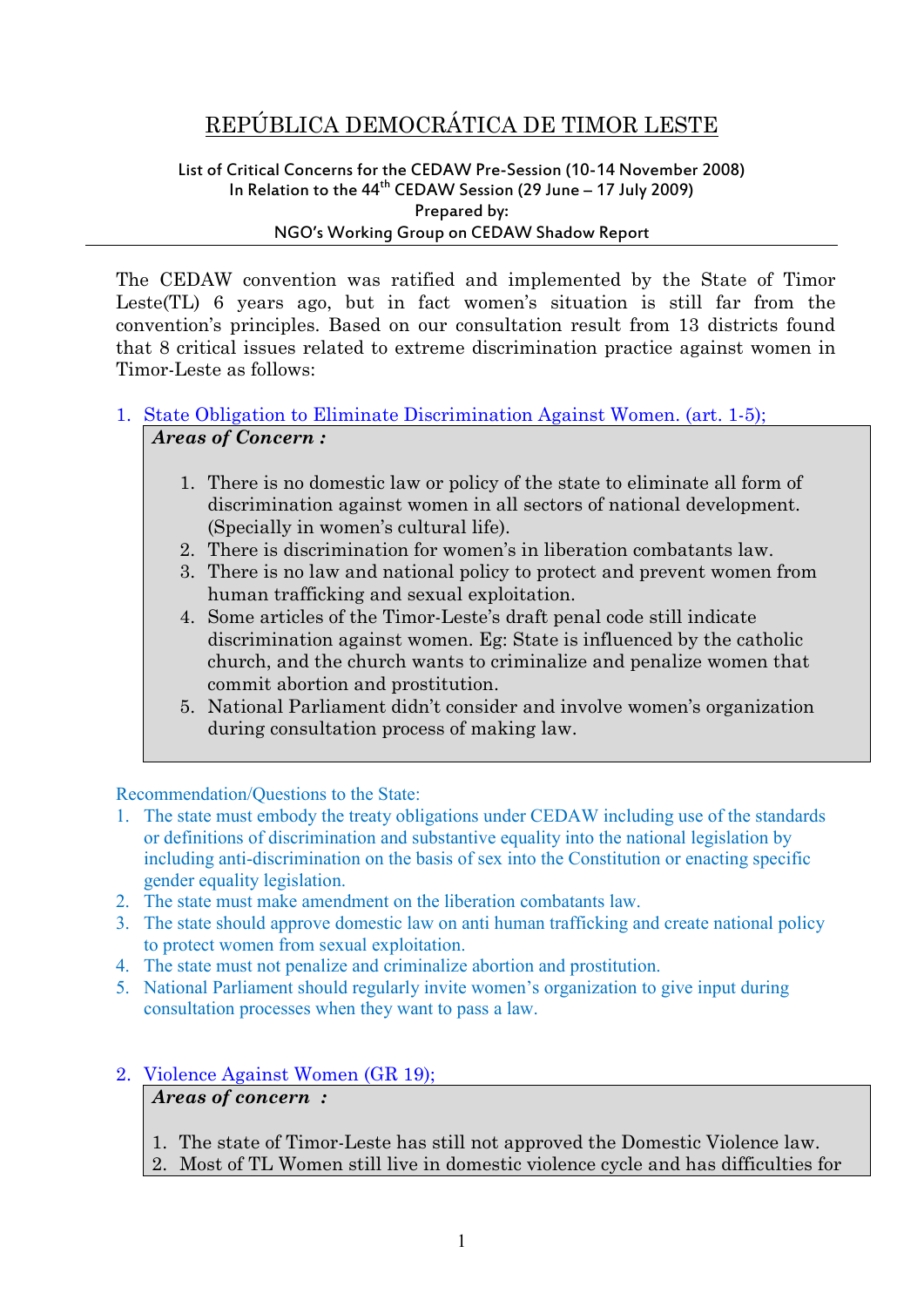seeking protection from government, because there is no law concerning domestic violence.

- 3. There are still a lot of sexual violence (rape, exploitation, harassment) that happens to women in their family and social life.
- 4. There are many cases that men abandon women after they have babies.
- 5. Polygamy happens in TL and there is no domestic law and policy to prevent the polygamy practice.
- 6. Women in IDP camp have experiences of the various form of violence.
- 7. Sometimes the state and international agencies do not respond to the specific needs of women in IDP camp.

Recommendation/Questions to the State:

1. The state must pass the domestic violence law by 2009, to protect women from gender based violence.

- 2. The state must make a marriage and family law.
- 3. The state and international agency should respond to specific needs of IDP women.
- 4. The state should establish shelters in 13 districts to protect women that experience violence.

#### 5. Women's Equal Access to Education (art. 10); *Areas of concern :*

- 1. Illiteracy is prevalent, mainly affecting young women, adolescence.
- 2. Many young women dropped out from secondary school because of many reason: Eg: pregnant earlier, do the housework, do the small business or selling things in order to support their family, no money to pay their school fees and buying school materials.
- 3. Many women can't continue their study at university level because of lack of family economic, forced marriage by the family, and stereotype.
- 4. Many young women in district and rural area level didn't pass through pre-school/kindergarten because it only exist mostly in Dili.
- 5. Many young women in rural areas can't continue their school to presecondary, secondary and university level because they have no money, their family do not give attention to the importance of the children formal education, particularly for girls. Many families still have patriarchal mentality and continue reinforce women's gender stereotype.
- 6. Students especially women are not benefited for scholarship from the state. There is no affirmative action from government to increase the number of women beneficiaries in order to get scholarship.

Recommendation/Questions to the State

1. What is its policy on providing enabling conditions to girls and young women so they can have full access to their right to education, knowing this is the context, and also what fastrack/remedial actions for those women and girls who have fallen out of the formal education sector so that they can return to the formal education system.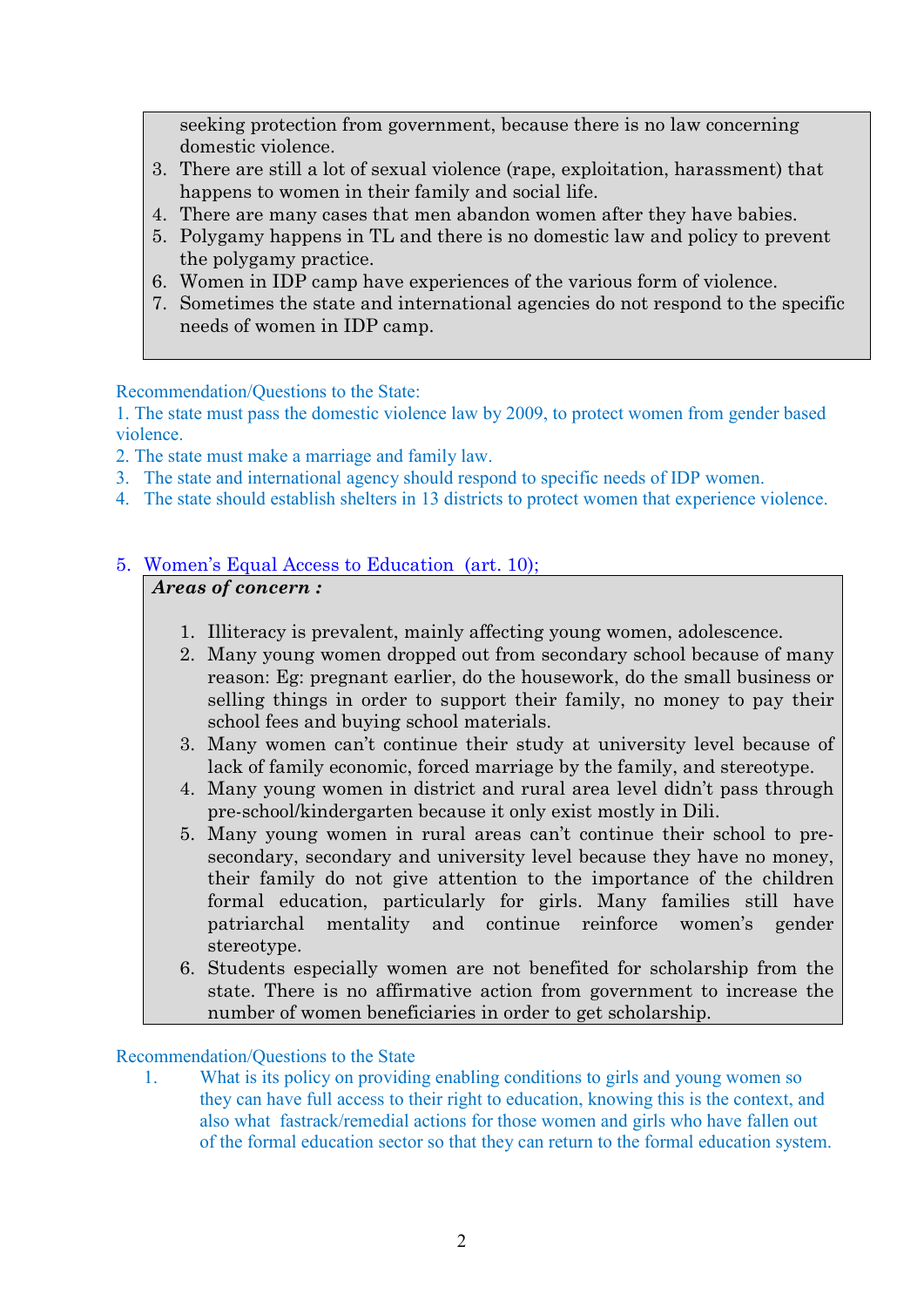- 2. What steps will be taken to address cultural biases within the family that impact educational choice of girls?
- 3. Affirmative action, scholarships for girls and young women.

# 4. Women's Health (art.12);

#### *Areas of concern :*

- 1. Number of maternal mortality rate increased in regions. It is about 800-840/100.000 of birth. Mothers died because of complicated problems, mal nutrition, hemorrhagic, no access to health facilities, not attend pre and post natal care and also unsafe abortion.
- 2. The number of women fertilities is high in TL (7.8 %).
- 3. Women have no power in making decision to have children.
- 4. Many women are not interest to follow the family planning because afraid to the negative impact of family planning (bleeding, etc).
- 5. There is a lack of information about family planning from government, and health providers, particularly in rural and remote areas.
- 6. Many men don't like to use condom, they don't know and don't care about women's reproductive health.
- 7. Women have mal nutrition and other diseases such as TB, blood pressure, infection because of lack of health facilities and clinic in order to assist pregnant women in rural areas.
- 8. HIV/AIDS begin more spread in TL and is a big risk for women.
- 9. No specific health facility to accommodate women with mental health problem.

## Recommendation /Question to the state:

- 1. State should have a clear health policy outlining women's right to healthcare based on a human rights framework including the right to her sexuality and reproduction, including safe maternity, post natal care, abortion, contraception.
- 2. That the state needs to clarify the amount of resources they are putting into healthcare
- 3. State needs to play a major role in changing the culture/mindset of men and women on women's sexual and reproductive rights including to the importance of family planning, safe sex, contraception, through….[education, training of providers, …]
- 4. State through ministry should have clear strategy to explanation on family planning's benefits and side affects in order to reduce Maternal Mortality Rate and solve response to high fertility rate through IEC materials, campaigns and training.
- 5. State through Ministry of Social Services and Health should have planning building proper place to accommodate women with mental health problem
- 6. State should consider women for consulting regarding any of law and policy drafting that relate to women's body (abortion law, prostitution, etc). Also, provide those law ad policies in understandable language.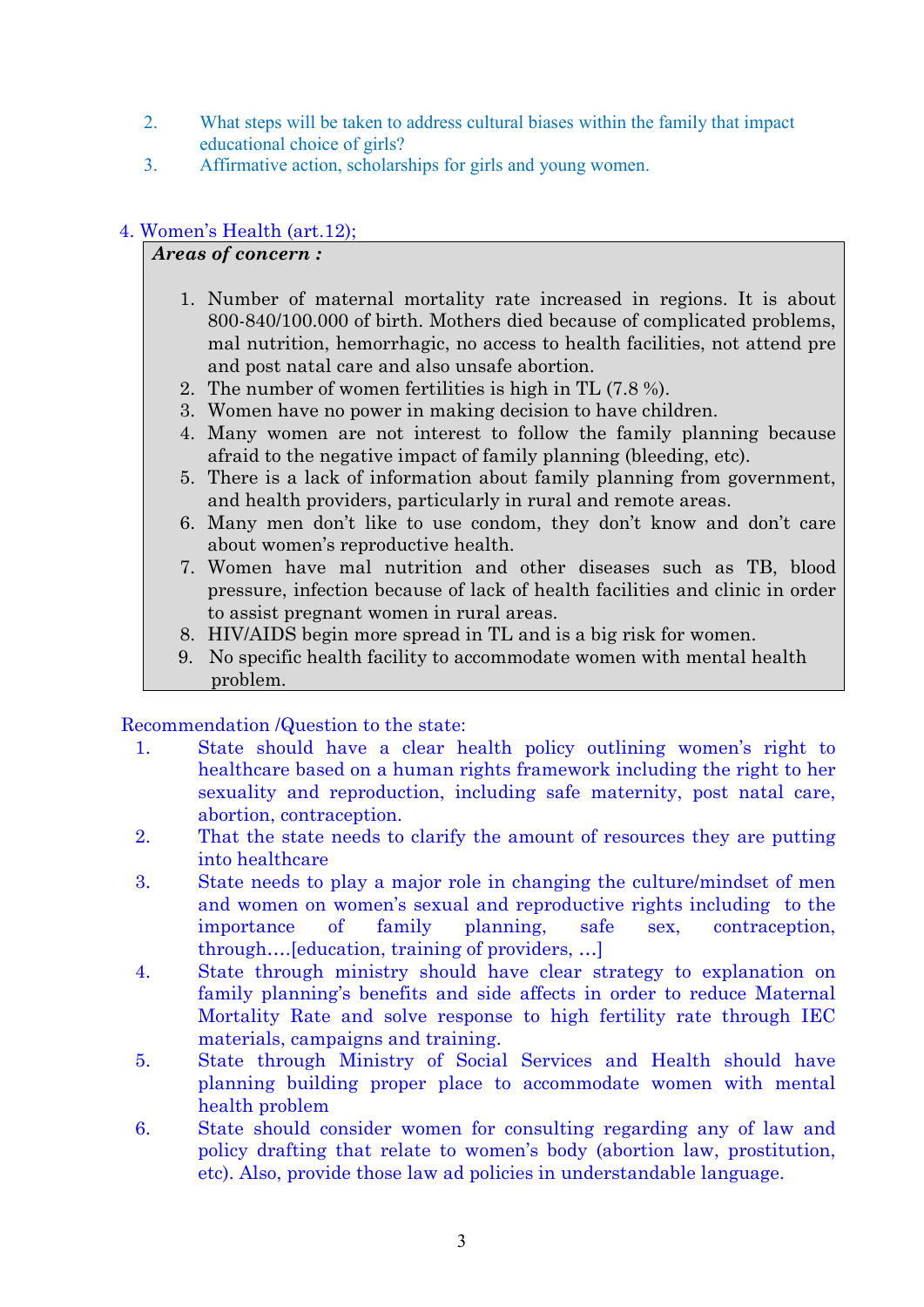7. State should guarantee that all health policy and strategies are well implementing through regular monitoring and evaluation coordinate with NGOs and CBOs.

## 5. Women's in Livelihood & Private Sector (art.11); *Problematic Areas :*

- 1. Women's local product has no value in the market because lack of buyers interest to the local product. There are some imported products available and compete with local's that still not develop. There is no government policy to protect women's local product and it has impacted for women to earn money to fulfill their daily life needs.
- 2. Women who work in companies receive various discriminations from their boss, low salary, rights to maternity leave, and sexual abuse.
- 3. Many women are not employed because of lack of job opportunity and there are no productive works for them to earn money.
- 4. Women in the government employers receive sexual harassment, and discrimination in career promotion, and not involve in the process of making decision. (Men dominated in decision making process).
- 5. Women have no opportunity to get credit in the bank for business because they have no property and land as a guarantee to realize the credit. All property and land belong to their husband, parents and brothers.

## Recommendation /Question to the state:

- 1. What is its policy on providing enabling conditions to women so they can have full access to have job, and earn money from their local product.
- 2. The state should make a law on inheritance that enable women to have equal right to land and properties (inheritance law).

## 6. Married, Family Life & Culture (art.16);

## *Areas of concern :*

- 1. The Timor-Leste society itself gives no opportunity to women / wives to involve in making any decision related to marriage and family life.
- 2. Using women as an object for negotiation in the context of paying **dowry** and as an economic exploitation.
- 3. The consequence of realizing dowry made women not secure in their family life because they faced various violence from their husband and his family.
- 4. Patriarchal mentality in the TL costume marginalized women in their own development thorough family life, public life, politic, economic, social and cultural life.
- 5. Cultural Stereotype gives negative impact to women in their global development.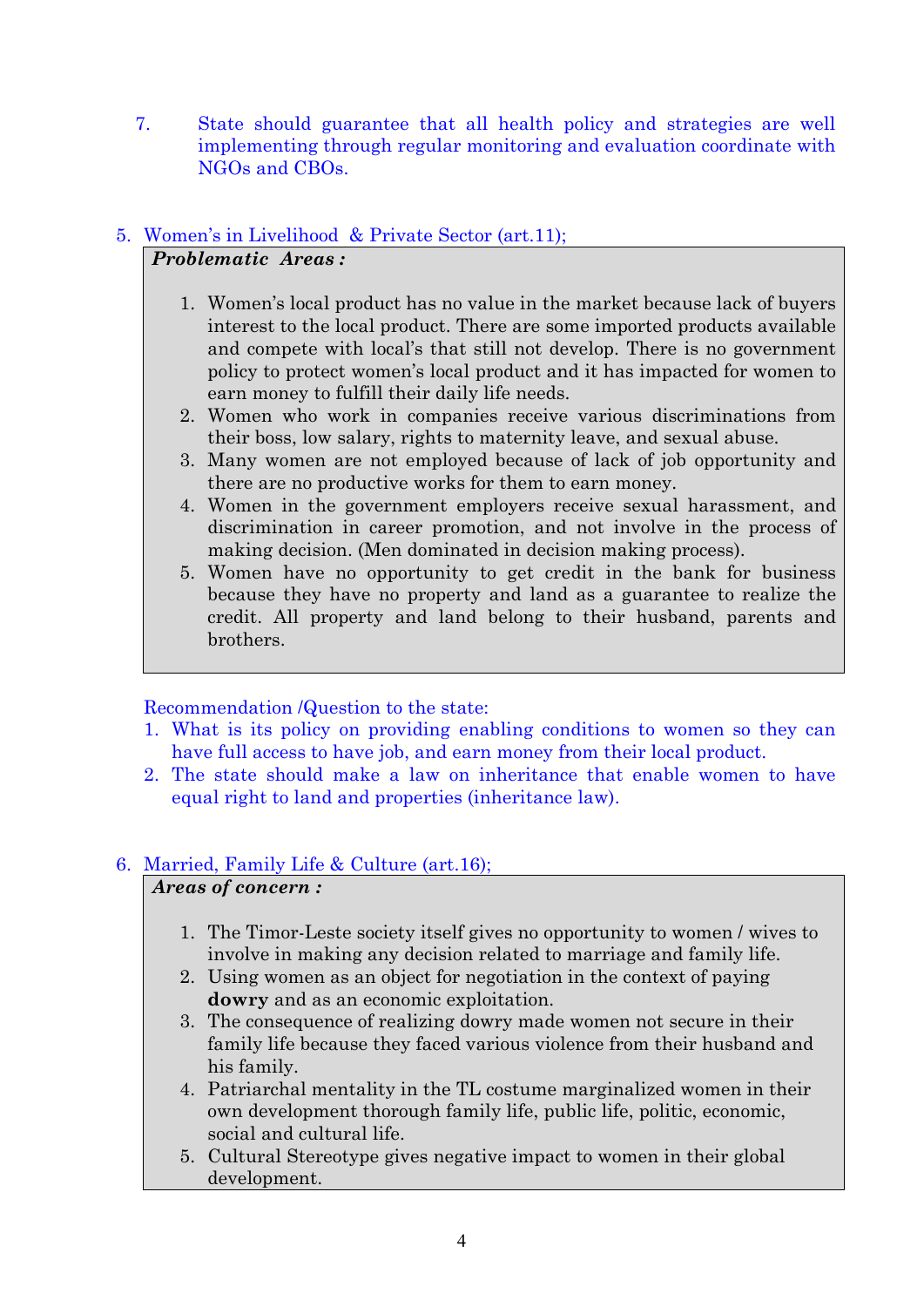Recommendation /Question to the state:

- 1. What is the position of the state of family laws and women's role in the family. State must emphasize that the family needs to be a safe space for women and girls, based on equality, non discrimination, non violence, equal roles not based on stereotypes etc so that women can fully benefit from the public environment. This needs to be reflected in laws and policies relating to women and their role in family.
- 2. What will the state do to abolish dowry practice, promote equal distribution of family wealth and resources (create legislation to do this?)
- 3. We recommended to the TL state must immediately make a law on 'anti dowry'.

## 7. Women's Equal Access to Justice, Employment & Politic (art.15, 7, 11); *Areas of concern :*

## *b. Justice:*

- 1. Many women lack of knowledge related to the process of formal justice. Eg: Some times women and their family bring the case of domestic violence and sexual violence not to court but only through traditional system which gives no benefit and also make injustice for women. (It has to solve the case of crimes too).
- 2. Lack of formal judicial assistance for women because TL has only four courts, Dili, Baucau, Suai and Oe-Cusse. Lack of judiciary authors in those four districts to attend and solve many pendent cases like domestic violence.
- 3. Portuguese language as an obstacle for judiciary authors those who graduated from Indonesia. Sometimes their interpretation did not match with the law written in Portuguese. The suspects or women victims will suffer of this impact.
- 4. In the court there is no mechanism of protection for the victim and witnesses.

## *c. Unemployment:*

- 1. Many women have no skill or capacity on productive and professional work to earn money. Many women not applied for the vacancy job because they are out of criteria compare to men in TL.
- 2. Many women have no job at the moment.

# *d. Politic:*

- 1. Women still not have power to involve deeply in the process of making decision in the village level up to national level if compare with men. Even though many women are the members of village council, parliament members and members of government but only a few that understand and have sensibility related to gender issues and fundamental right of women.
- 2. Even though political party speech in the public that they support women participation in politic but, didn't take concrete action to help women participate directly in the process of decision making both in the parties